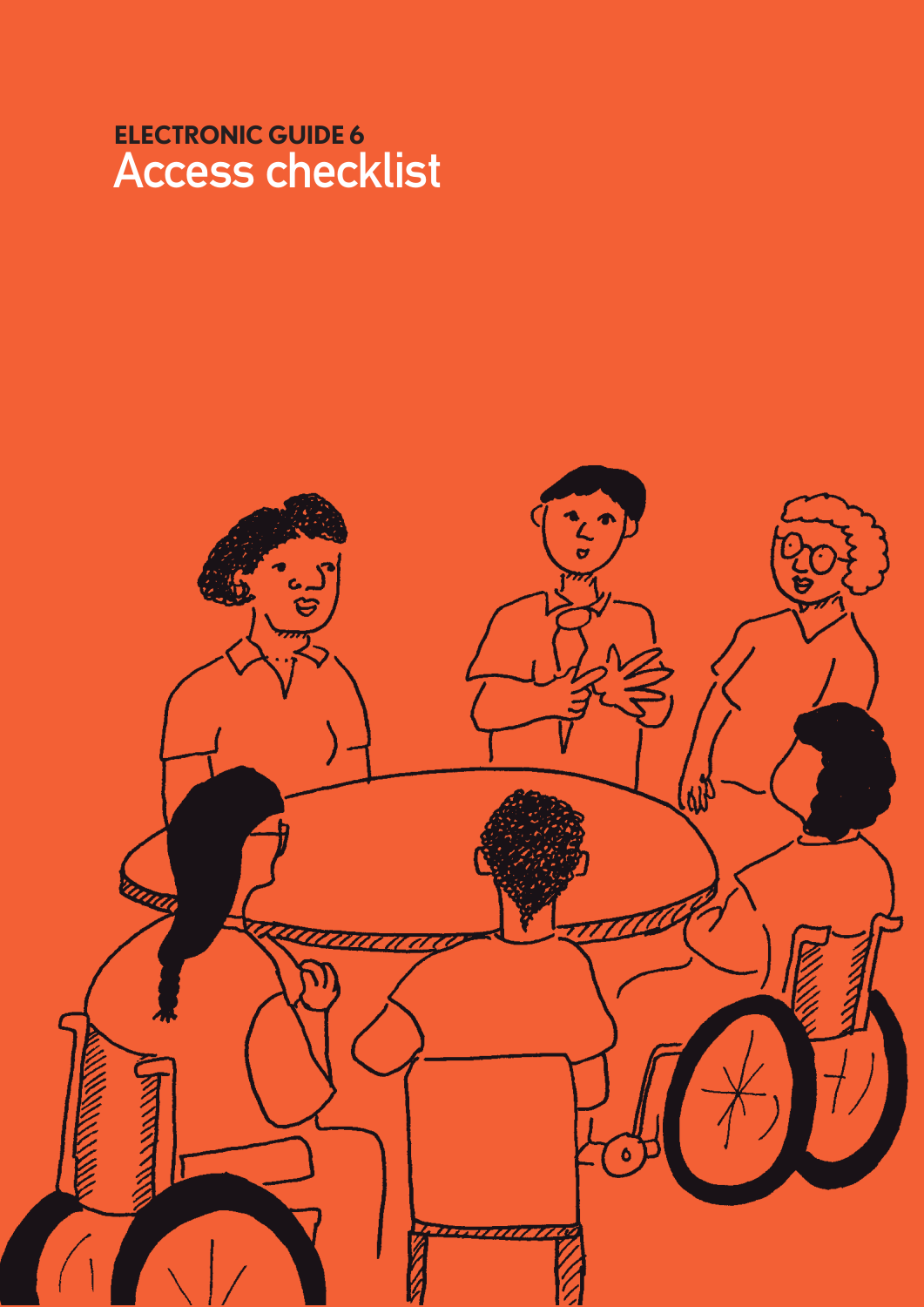# Access checklist

# Please contact us on [Telephone Email etc] if you would like help in filling in this form.

Name of organisation: Where the meeting/event is happening: Date of the meeting/event:

Time (start time and finish): Time of refreshments and lunch:

Telephone number on the day:

## This form is very important. It tells us about what you need to take part in the event so please fill it in if you are coming.

If you would like us to send you this form in a different format please contact us (details on last page).

#### My name is:



My contact address is:



My contact telephone number is:



### My email address is:

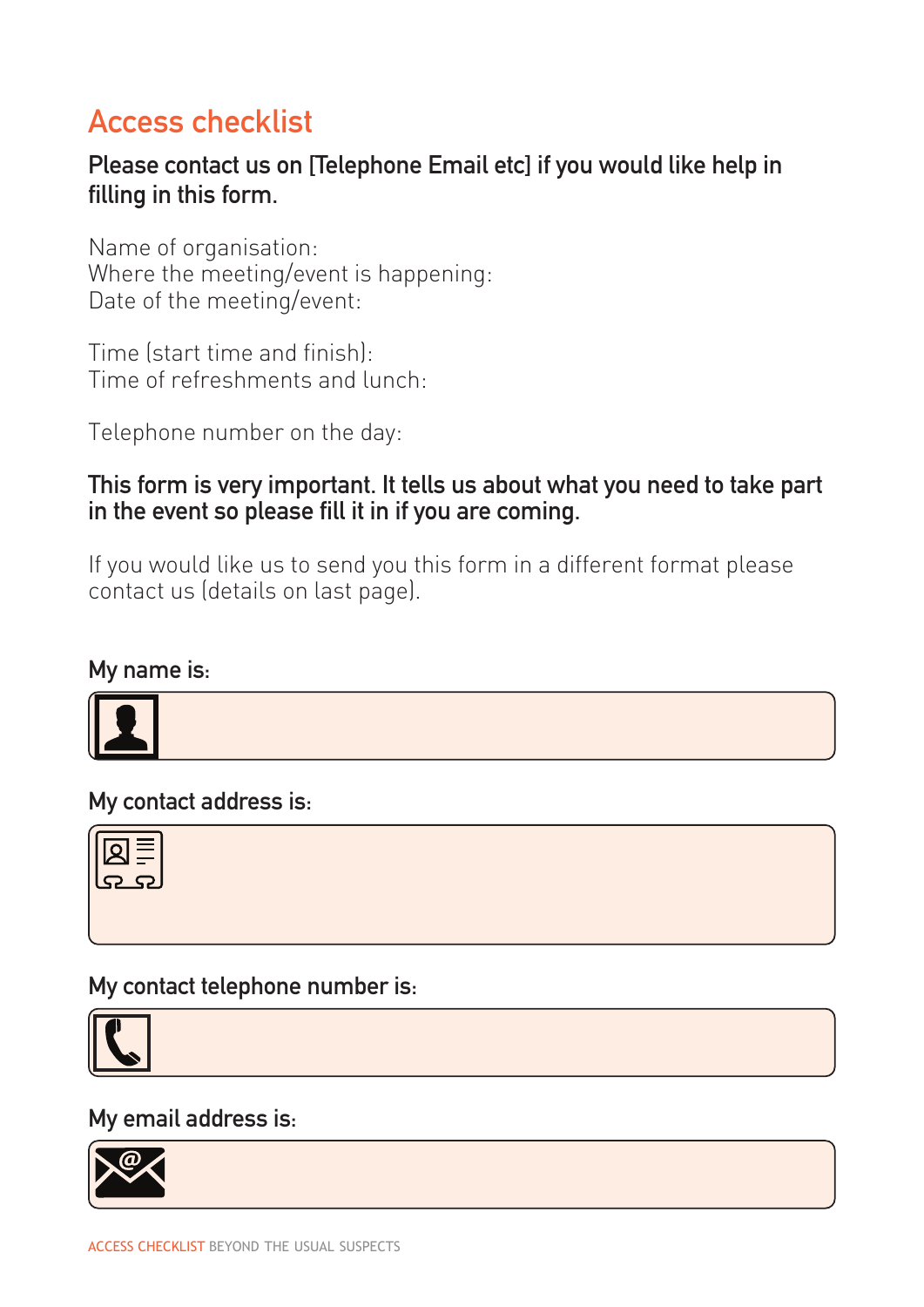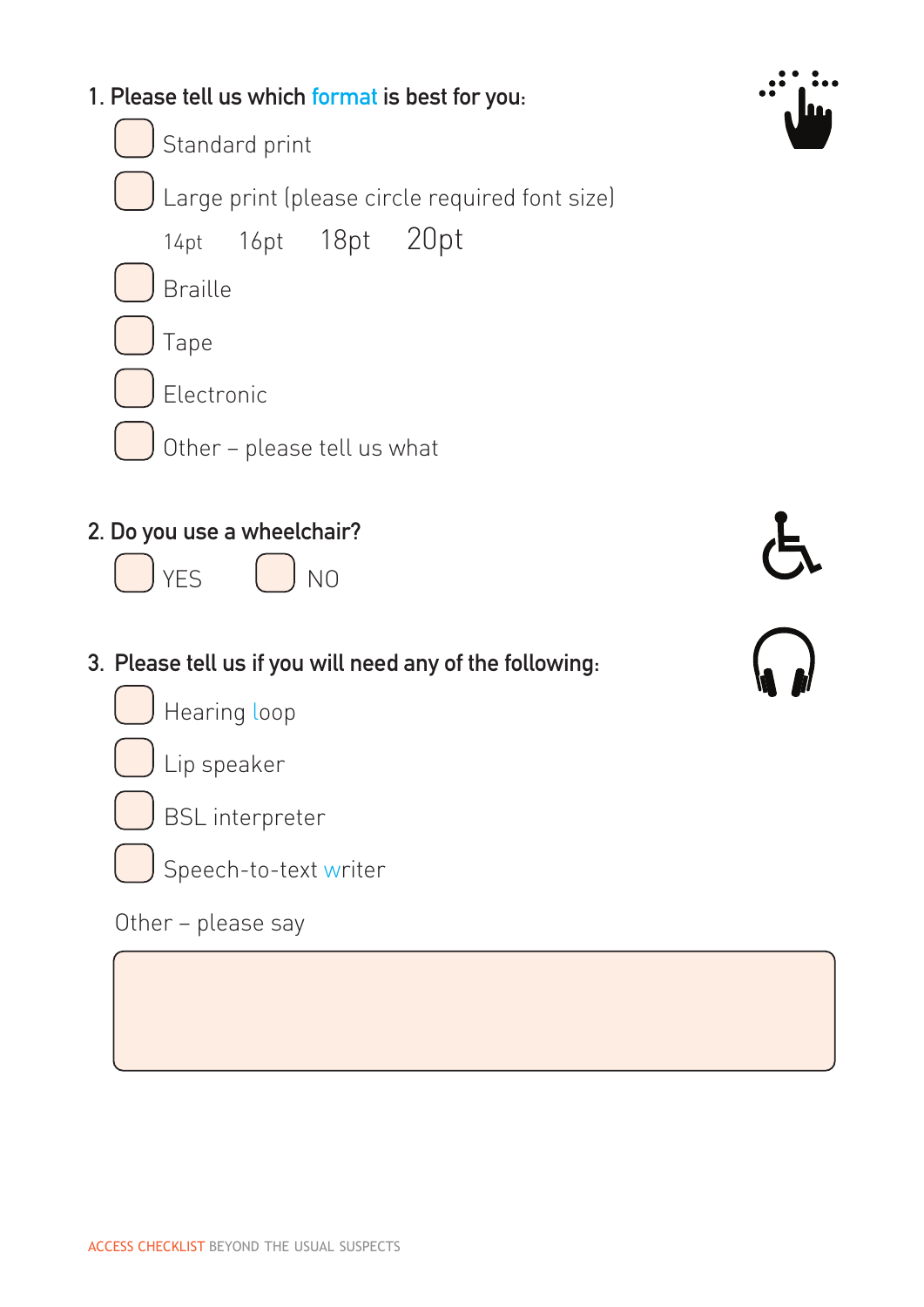| 4. Do you require information in a language other than English?<br>) yes<br>N <sub>0</sub>                             |  |
|------------------------------------------------------------------------------------------------------------------------|--|
| If YES – please tell us which language you would like it in                                                            |  |
|                                                                                                                        |  |
| 5. Will you be bringing anyone with you, such as a support<br>worker or personal assistant?<br>) yes<br>N <sub>O</sub> |  |
| If YES - Will they need anything?                                                                                      |  |
|                                                                                                                        |  |
| 6. Will you be bringing an assistance dog with you?<br><b>YFS</b><br>N <sub>O</sub>                                    |  |
| If YES - Will they need anything?                                                                                      |  |
|                                                                                                                        |  |
| 7. Do you need a specific type of chair?<br><b>YES</b><br>N <sub>O</sub>                                               |  |
| If YES please tell us about what you need, (high back, arms, no arms<br>etc. etc)                                      |  |
|                                                                                                                        |  |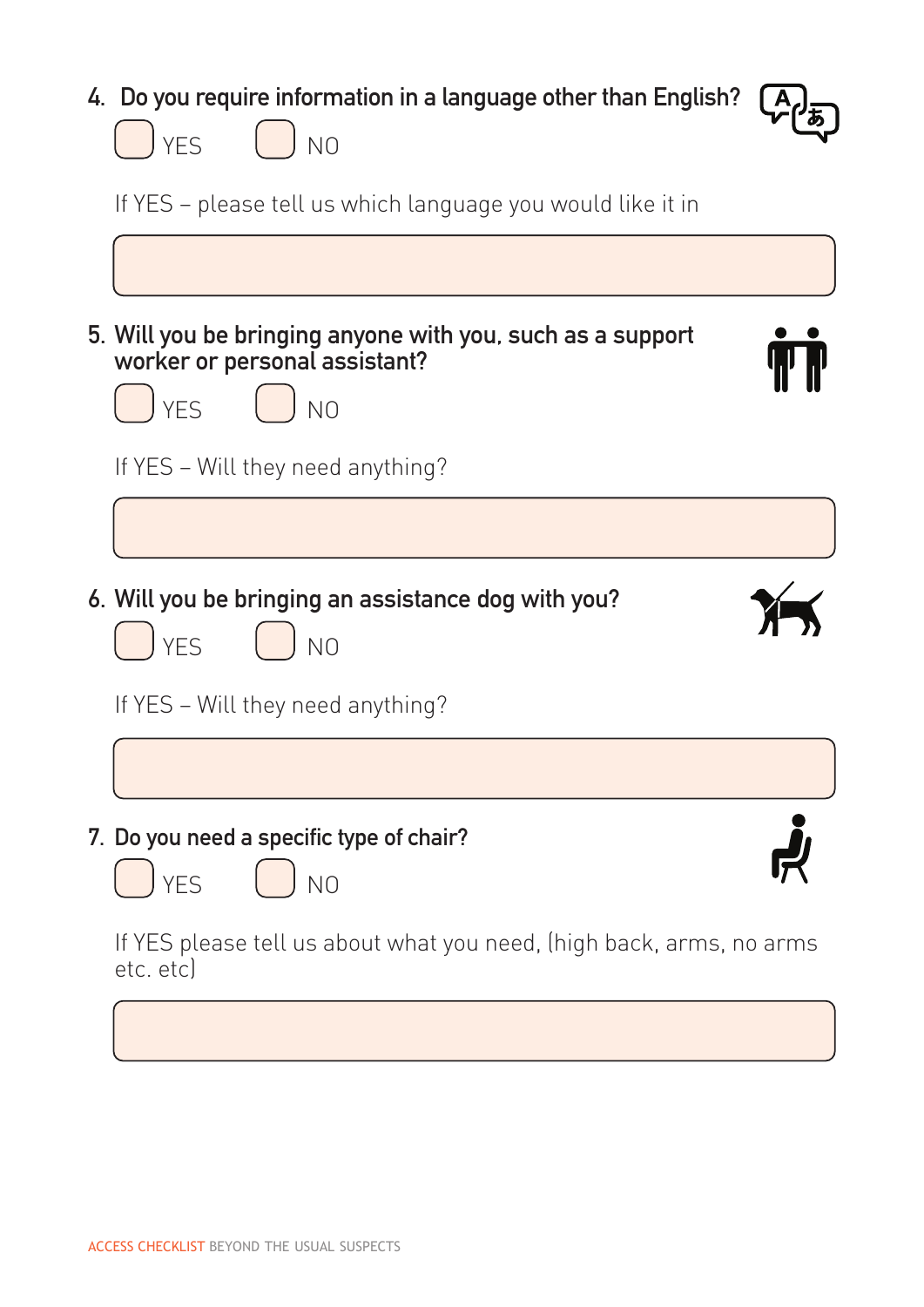8. There are a small number of parking spaces for disabled people who need to drive themselves to the venue. Do you need a reserved parking space?

| <b>IVEC</b><br>⊏.∋ | N0 |
|--------------------|----|
|                    |    |

If YES please tell us the registration of the car you will be using

9. We need to plan for lunch in advance so please tell us which of the following types of food you need:





Gluten free

Nut free

Or any other (please tell us what)

Please tell us if there is anything we haven't asked about that would help you to take part in our event Should this be another question